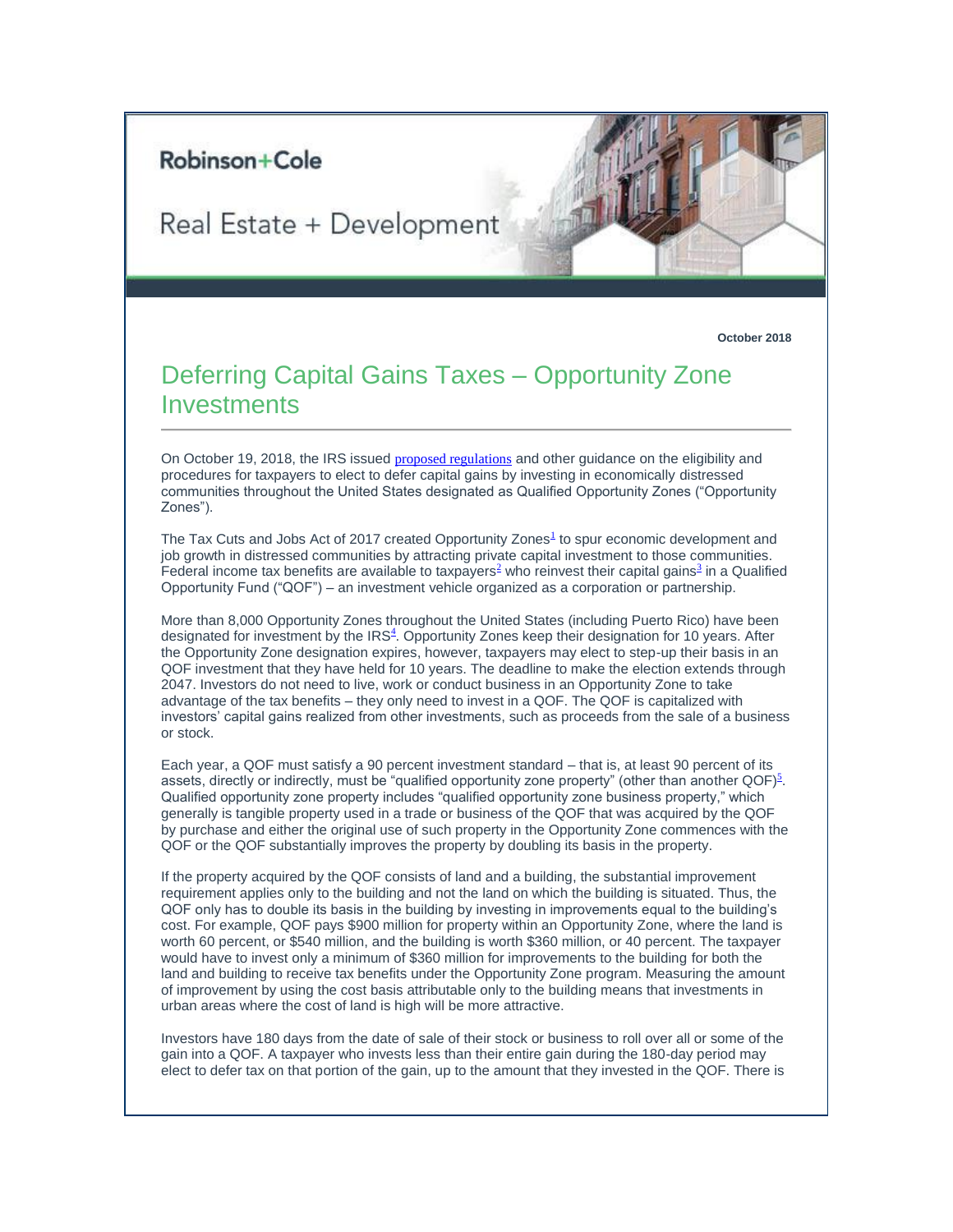no cap on the amount of gain that can be deferred. Taxpayers who make a deferral election and meet certain requirements may defer capital gains taxes until December 31, 2026, and potentially reduce their capital gains by as much as 15 percent by investing in a QOF. An investor may exclude from tax the appreciation in value of the QOF, provided it holds its QOF investment for at least 10 years.

IRS approval or certification is not required to create a QOF. A corporation or partnership certifies on IRS form 8996 (Qualified Opportunity Fund) that it is organized to invest in qualified opportunity zone property. Form 8966 is filed annually to report that the QOF meets the 90 percent investment standard or to compute the penalty for each month it failed to meet that standard. A QOF files Form 8996 with its Form 1120 (U.S. corporate income tax return) or Form 1065 (U.S. partnership income tax return) by the due date of the tax return (including extensions).

Investors must hold an equity interest in a QOF. Equity interests include preferred stock or a partnership interest with special allocations (and thus excludes debt instruments). Investors may use their QOF equity interest as collateral for a loan provided they remain the owner of the equity interest for Federal income tax purposes. Deemed contributions of money to a partnership pursuant to Section 752(a) do not constitute investment.

Provided certain holding periods and other requirements are met, investors may realize the following U.S. federal income tax benefits from investing in a QOF:

- The amount of capital gains initially invested that is subject to tax is reduced by 10 percent if the QOF investment is held for five years and 15 percent of the QOF investment is held for seven years.
- 100 percent exclusion of capital gains realized from appreciation of the QOF interest if the investment is held for more than 10 years. Thus, an investor may exit the QOF tax-free (with no tax on appreciation) if the inve[s](#page-1-5)tment in the QOF is held for at least ten years<sup>6</sup>.
- Tax deferral of capital gains reinvested in an Opportunity Zone through a QOF until December 31, 2026, (or the sale of the QOF, if earlier).

Additional IRS regulations are expected to be issued before year end. Those regulations are expected to address issues concerning the ongoing operations of a QOF. Robinson+Cole will continue to monitor developments in this area.

- <span id="page-1-0"></span>1. Code Sections 1400Z-1 and 1400Z-2. All section references are to the Internal Revenue Code of 1986, as amended.
- <span id="page-1-1"></span>2. Individuals, C corporations (including RICs and REITs), partnerships, S corporations, and trusts and estates.
- <span id="page-1-2"></span>3. Gain treated as a capital gain for Federal income tax purposes that would be recognized before January 1, 2027, and does not arise from a sale or exchange with a person related to the taxpayer.
- <span id="page-1-3"></span>4. For a complete list of population census tracts that the Secretary of the Treasury has designated as qualified opportunity zones, see IRS Notice 2018-48 (Designated Qualified Opportunity Zones under Internal Revenue Code Section 1400Z-2) or [click here](https://protect-us.mimecast.com/s/pQVhCPNGw8CK9mVYFv04xj?domain=t2806904.omkt.co) to view the list.
- <span id="page-1-4"></span>5. Qualified opportunity zone property means property that is either qualified opportunity zone stock, qualified opportunity zone partnership interest, or qualified opportunity zone business property.
- <span id="page-1-5"></span>6. The tax basis in the investment is increased to the fair market value of the investment on the date it is sold.